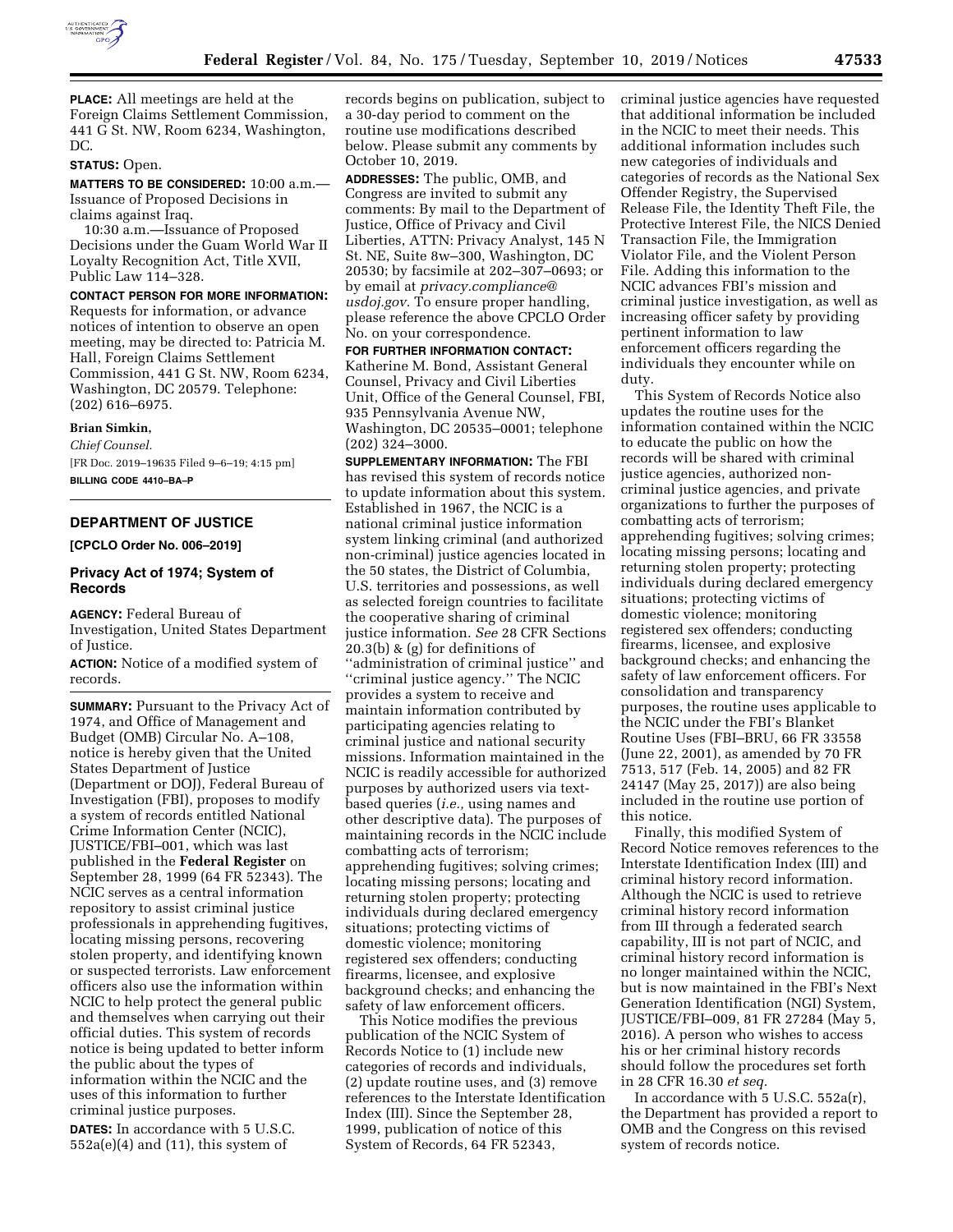# Dated: August 28, 2019. **Peter A. Winn**  *Acting Chief Privacy and Civil Liberties Officer, United States Department of Justice.*

### **SYSTEM NAME AND NUMBER:**

National Crime Information Center (NCIC), JUSTICE/FBI–001.

#### **SECURITY CLASSIFICATION:**

Unclassified

### **SYSTEM LOCATION:**

Records may be maintained at all locations at which the FBI operates or at which FBI operations are supported, including: J. Edgar Hoover Building, 935 Pennsylvania Avenue NW, Washington, DC 20535–0001; FBI Academy and FBI Laboratory, Quantico, VA 22135; FBI Criminal Justice Information Services (CJIS) Division, 1000 Custer Hollow Road, Clarksburg, WV 26306; FBI Records Management Division, 170 Marcel Drive, Winchester, VA 22602– 4843; and FBI field offices, legal attaches, information technology centers, and other components listed on the FBI's internet website, *[https://](https://www.fbi.gov) [www.fbi.gov.](https://www.fbi.gov)* Some or all system information may also be duplicated at other locations where the FBI has granted direct access for support of FBI missions, for purposes of system backup, emergency preparedness, and/ or continuity of operations.

## **SYSTEM MANAGER(S):**

Director, Federal Bureau of Investigation, 935 Pennsylvania Avenue NW, Washington, DC 20535–0001; (202) 324–3000.

## **AUTHORITY FOR MAINTENANCE OF THE SYSTEM:**

Authorities for maintaining the system include 28 U.S.C. Chapter 33; and 28 CFR 0.85 and 28 CFR part 20. Additional authorities include 34 U.S.C. Chapter 10211; the Uniting and Strengthening America by Providing Appropriate Tools Required to Intercept and Obstruct Terrorism (USA PATRIOT) Act of 2001, Public Law 107–56, 115 Stat 272; the Intelligence Reform and Terrorism Prevention Act of 2004 (IRTPA), Public Law 108–458, 118 Stat 3638; the Implementing Regulations of the 9/11 Commission Act of 2007, Public Law 110–53, 121 Stat 266; Executive Order 13311, *Homeland Security Information Sharing* (July 29, 2003); Executive Order 13356, *Strengthening the Sharing of Terrorism Information To Protect Americans*  (August 27, 2004); and Executive Order 13388, *Further Strengthening the Sharing of Terrorism Information To Protect Americans* (October 25, 2005).

#### **PURPOSE(S) OF THE SYSTEM:**

Established in 1967, the NCIC is a national criminal justice information system linking criminal (and authorized non-criminal) justice agencies located in the 50 states, the District of Columbia, U.S. territories and possessions, as well as selected foreign countries, to facilitate the cooperative sharing of criminal justice information. The NCIC provides a system to receive and maintain information contributed by participating agencies relating to criminal justice and national security missions. Information maintained in the NCIC is readily accessible for authorized purposes by authorized users via textbased queries (*i.e.,* using names and other descriptive data). The purposes of maintaining records in the NCIC include combatting acts of terrorism; apprehending fugitives; solving crimes; locating missing persons; locating and returning stolen property; protecting individuals during declared emergency situations; protecting victims of domestic violence; monitoring registered sex offenders; conducting firearms, licensee, and explosive background checks through the National Instant Criminal Background Check System (NICS); and enhancing the safety of law enforcement officers.

## **CATEGORIES OF INDIVIDUALS COVERED BY THE SYSTEM:**

Categories of individuals covered by the system are:

A. Wanted persons:

1. Individuals for whom federal warrants are outstanding.

2. Individuals who allegedly have committed or have been linked with an offense which is classified as a felony, misdemeanor, or other criminal offense under the existing penal statutes of the jurisdiction originating the entry and for whom a warrant has been issued with respect to the offense that was the basis of the entry; and probation and parole violators meeting these criteria.

3. Individuals for whom a ''Temporary Felony Want'' has been entered. Temporary felony want records allow a law enforcement agency to take prompt action to apprehend a person suspected of committing a felony when circumstances prevent the agency from immediately obtaining a warrant. Procedural safeguards for these Temporary Felony Wants include that they may only be entered in NCIC for the apprehension of a person who has committed, or the officer has reasonable grounds to believe has committed, a felony; the person may seek refuge by fleeing across jurisdictional boundaries; and (as noted) circumstances preclude the immediate procurement of an arrest

warrant. A Temporary Felony Want shall be specifically identified as such and automatically expires 48 hours after entry.

4. Juveniles who (a) have been adjudicated delinquent and who have escaped or absconded from custody, even though no arrest warrants were issued; or (b) who have been charged with the commission of a delinquent act that would be a crime if committed by an adult, and who may have fled from the state where the act was committed.

5. Individuals who allegedly have committed or have been linked with an offense committed in a foreign country that would be a felony if committed in the United States, and for whom a warrant of arrest is outstanding, and (a) for which act an extradition treaty exists between the United States and that country, (b) are wanted by foreign authorities for a violent crime, or (c) are otherwise known or reasonably believed by foreign authorities to be violent, armed, or dangerous.

6. Individuals who allegedly have committed or have been linked with an offense committed in Canada and for whom a Canada-Wide Warrant has been issued which meets the requirements of the Canada-United States Extradition Treaty.

B. Sex offender registrants: Individuals who are required to register in a jurisdiction's sex offender registry.

C. Violent felons: Individuals with three or more convictions for a violent felony or serious drug offense as defined by 18 U.S.C. 924(e), and who were entered into the NCIC Violent Felon file between 1992 and 1998.

D. Individuals on probation, parole, supervised release, pretrial supervision, or released on their own recognizance; and supervising officials for these individuals.

E. Immigration violators: Criminal aliens who have been previously deported; aliens with outstanding administrative warrants of removal from the United States; aliens who have failed to comply with national security registration requirements; and other immigration violators.

F. Missing persons: Individuals of any age who are missing and for whom there is a reasonable concern for the wellbeing of the person and/or others, such as: A missing person who suffers from a documented physical/mental disability; a person missing under circumstances indicating that the disappearance was not voluntary or that the person's health or physical safety may be in danger; a missing child under the age of 21 reported to law enforcement; a person missing after a catastrophe; and, persons reasonably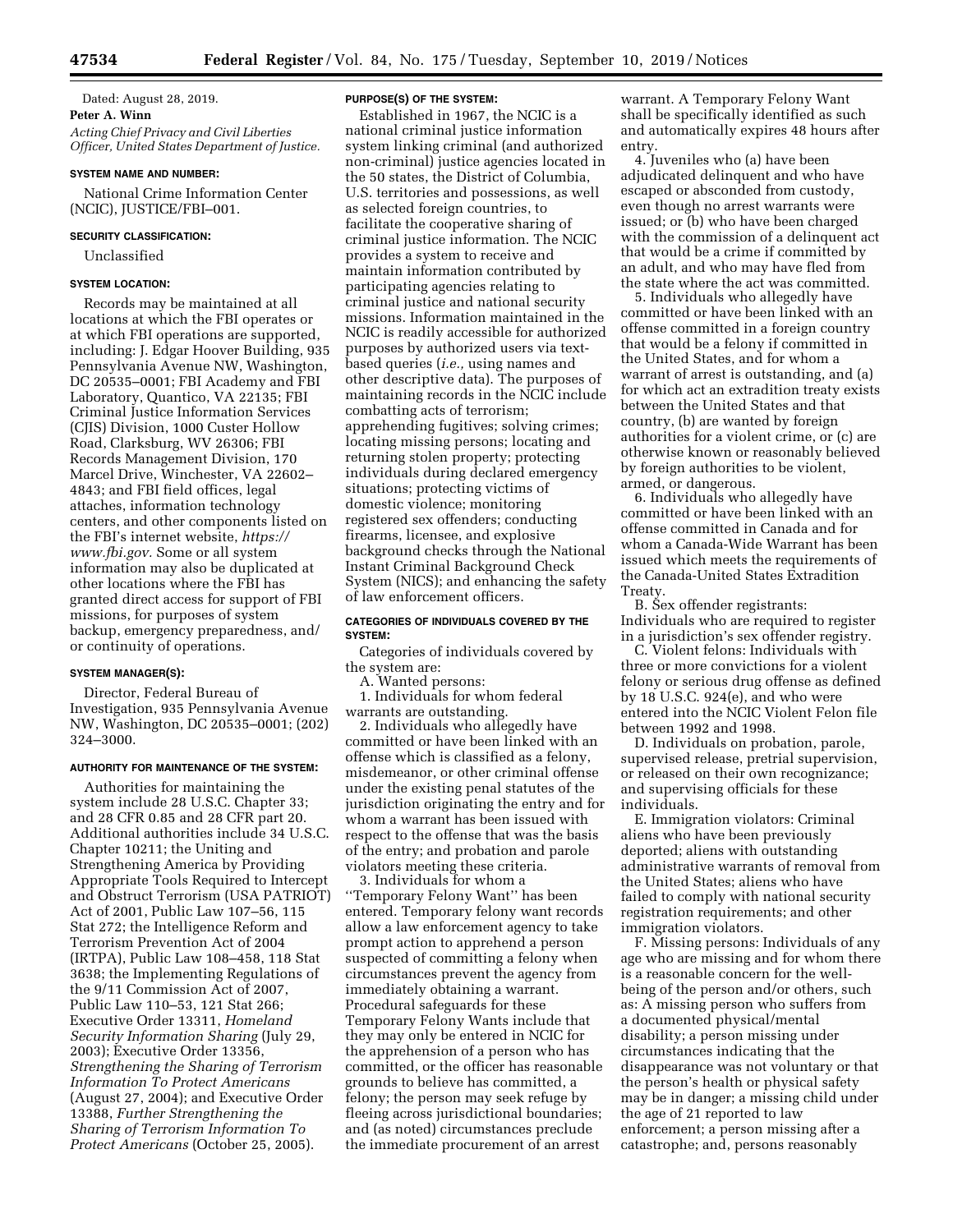believed to have information regarding missing persons.

G. Persons of protective interest: Individuals designated by local, state, tribal, territorial, and federal law enforcement agencies with a protective mission as presenting credible threats to authorized protectees of those agencies.

H. Members of criminal gangs: Individuals about whom law enforcement agencies have developed sufficient information to establish membership or other similar relationship in a particular criminal gang by either self-admission or pursuant to documented criteria approved by the FBI. For the purpose of this file, a gang is defined as a group of three or more persons with a common interest, bond, or activity characterized by criminal or delinquent conduct.

I. Known or suspected terrorists: Individuals known or appropriately suspected to be or have been engaged in conduct constituting, in preparation for, in aid of, or related to domestic or international terrorism.

J. Military Detainees: Individuals who were officially detained during military operations who pose an actual or possible threat to national security, but not persons detained as Enemy Prisoners of War.

K. National Security Threat Actors: Individuals, organizations, groups, or networks assessed to be a threat to the safety, security, or national interests of the United States including cyber threat actors, foreign intelligence threat actors, military threat actors, transnational criminal actors, and weapons proliferators as defined in National Security Presidential Memorandum 7, issued on October 5, 2017, or any subsequent authority.

L. Unidentified persons: Any unidentified deceased person or body parts, or any living person whose identity has not been ascertained (*e.g.,*  infant, amnesia victim, catastrophe victim).

M. Persons related to protection orders: Individuals against whom a protection order has been issued and the protected persons.

N. Owners of stolen property related to NCIC entries.

O. Victims of identity theft.

P. Individuals who have been disqualified from possessing, transferring, or receiving firearms or explosives, or have been denied a weapons permit under applicable state or federal law pursuant to the National Instant Criminal Background Check System (NICS).

Q. Violent persons: Individuals who have been convicted of violent crimes, or have made credible threats, against

law enforcement and individuals who have been convicted of certain other violent crimes.

R. Individuals associated with active FBI investigations such as suspects, subjects of interest, witnesses, or victims.

S. FBI employees, U.S. government employees, and employees of local, state, tribal, or territorial law enforcement agencies.

T. Individuals who are, or within the last five years were, under FBI investigation for terrorism.

U. Individuals named in documents supporting NCIC entries (*e.g.* warrants, protection orders, terms and conditions of probation/supervised released, missing person reports).

V. Subjects of Continuous Evaluation: Individuals required by statute, executive authority, or other legal authority to undergo continuous revetting to maintain employment or security clearance with a federal agency.

W. Individuals who have provided their information to federal agencies for the purposes of immigration benefits or other government benefits which require ongoing suitability determinations (*e.g.* Trusted Traveler programs).

X. Individuals who have been queried through the NCIC. This includes all individuals queried through the NCIC for purposes listed in the ''Routine Uses'' section of this notice.

#### **CATEGORIES OF RECORDS IN THE SYSTEM:**

The NCIC may contain records about individuals described by the categories listed above. Records may include all manner of identifying information, such as name, Social Security number, date of birth, place of birth, physical description, photograph, descriptive information about fingerprints and other biometrics which may be available (the biometrics themselves and not maintained within the NCIC), passport and/or driver's license information, personal and business addresses and telephone numbers, and other personal identifiers. Records in the system may include details pertinent to particular file types, such as law enforcement information, visa/immigration information, and terrorism information; information relevant to the protection of health, safety, or property; physical or medical characteristics or other personal information deemed necessary to identify an individual, protect law enforcement officers, and identify and protect law enforcement subjects; and information relevant to responding to, mitigating, and recovering from disasters, emergencies, and catastrophes, as well as assisting in

other humanitarian efforts. Records may also include uploaded documents supporting NCIC entries (*e.g.* warrants, protection orders, terms and conditions of probation/supervised release, missing person reports). Specific files in the NCIC include:

A. Vehicle File:

1. Stolen vehicles, including aircraft and trailers.

2. Vehicles wanted in conjunction with crimes.

3. Vehicles subject to seizure based on federal court orders.

B. License Plate File (Stolen).

C. Boat File (Stolen).

D. Vehicle/Boat Part File: Seriallynumbered components of vehicles and boats reported to have been stolen.

E. Gun File:

1. Stolen guns.

2. Recovered guns, when ownership has not been established.

3. Lost guns.

4. Guns believed to have been used during the commission of crimes.

F. Article File (Stolen or Lost).

G. Securities File: Serially numbered stolen, embezzled, used for ransom, or counterfeited securities.

H. Wanted Person File: Described in ''Categories of Individuals Covered by the System: A (1–4).''

I. Foreign Fugitive File: Described in ''Categories of Individuals Covered by the System: A. (5, 6).''

J. National Sex Offender Registry: Described in ''Categories of Individuals Covered by the System: B.''

K. The Bureau of Alcohol, Tobacco, Firearms, and Explosives (ATF) Violent Felon File: Described in ''Categories of Individuals Covered by the System: C.'' (The ATF no longer enters data into this file, and these records have now been retired and are only accessible by the FBI.)

L. Supervised Release File: Described in ''Categories of Individuals Covered by the System: D.''

M. Immigration Violator File: Described in ''Categories of Individuals Covered by the System: E.''

N. Missing Person File: Described in ''Categories of Individuals Covered by the System: F.''

O. Protective Interest File: Described in ''Categories of individuals Covered by the System: G.''

P. Gang File: Described in ''Categories of Individuals Covered by the System:  $H.'$ 

Q. Known or Suspected Terrorist File: Described in ''Categories of Individuals Covered by the System: I, J, and K.''

R. Unidentified Person File: Described in ''Categories of Individuals Covered by the System: L.''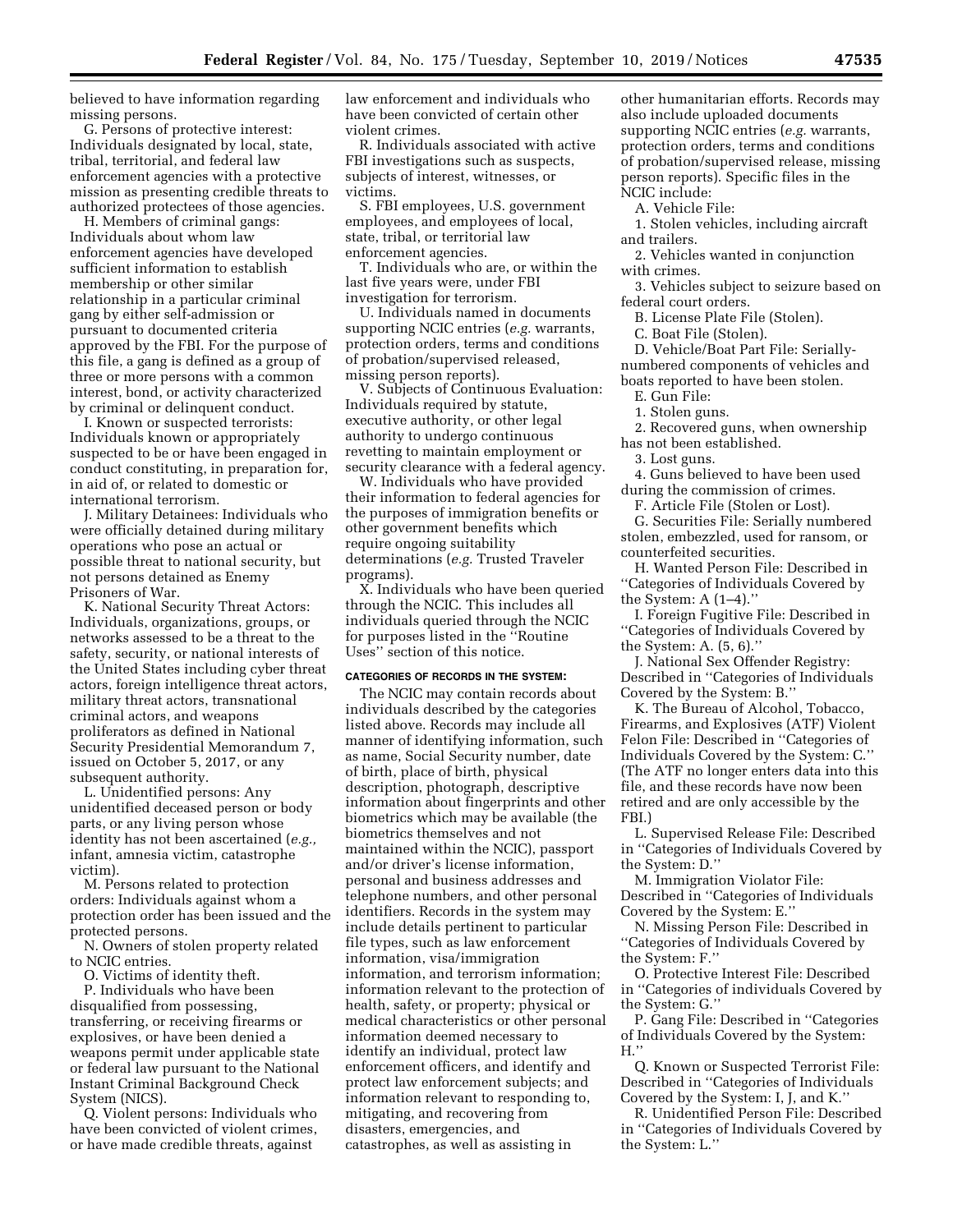S. Protection Order File: Described in ''Categories of Individuals Covered by the System: M.''

T. Identity Theft File: Described in ''Categories of Individuals Covered by the System: O.''

U. NICS Denied Transaction File: Described in ''Categories of Individuals Covered by the System: P.''

V. Image File: Identifying images (*e.g.,*  mug shots; scars, marks, tattoos; property photos; signatures) and documents to help identify persons and property related to entries in other NCIC files.

W. Violent Person File: Described in ''Categories of Individuals Covered by the System: Q.''

X. System Tables and Charts: Although not part of particular files described herein, these tables and charts may contain data elements from the above files (*e.g.,* license plate numbers, vehicle identification numbers); include individuals described in ''Categories of Individuals Covered by the System'' R, S, T, V, and W; and are used for system administration, investigative, and other authorized purposes.

Y. Inactive Records: Records that are still generally available to all NCIC authorized users for historical reference after the records have expired or been cleared from the active NCIC files.

Z. Retired Records: Records that have expired, been cleared, or been canceled from the active NCIC environment. These records are only directly accessible by FBI personnel and CJIS Systems Agencies.

AA. Transaction Log: All transactions that enter, update, query, or access the records described above; rejected transactions; and system administrative messages. The Transaction Log now maintains the transaction history for the life of the system; however, the transaction history prior to 1990 was maintained for 10 years. Transaction logs may contain information regarding all ''Categories of Individuals.'' Search criteria from queries initiated by the National Instant Criminal Background Check System (NICS), JUSTICE/FBI– 018, are not logged.

### **RECORD SOURCE CATEGORIES:**

Local, state, tribal, territorial, federal, foreign, and international governmental agencies and authorized nongovernmental entities.

### **ROUTINE USES OF RECORDS MAINTAINED IN THE SYSTEM, INCLUDING CATEGORIES OF USERS AND THE PURPOSE OF SUCH USES:**

These records or information contained therein may be disclosed as routine uses pursuant to 5 U.S.C. 552a(b)(3) of the Privacy Act as

described below. As routine uses specific to this system, the DOJ may disclose relevant system records or information to the extent such disclosures are compatible with a purpose for which the information was collected. Routine uses are not meant to be mutually exclusive and may sometimes overlap.

A. To local, state, tribal, territorial, or federal law enforcement or criminal justice agencies (to include police, prosecution, penal, probation, or parole agencies, and the judiciary) or other authorized federal agencies where such disclosure:

1. May assist the recipient in the performance of its law enforcement, criminal justice, or national security functions, to include the screening of employees, contractors, or applicants for employment by criminal justice agencies;

2. May assist the FBI in performing a law enforcement or national security function;

3. May promote, assist, or otherwise serve the mutual efforts of the law enforcement, criminal justice, and national security communities, such as site security screening of visitors to criminal justice facilities and military installations; or

4. May serve a compatible civil law enforcement purpose.

B. To authorized foreign governments or international agencies where such disclosure:

1. May assist the recipient in the performance of its law enforcement, criminal justice, or national functions;

2. May assist the FBI in performing a law enforcement or national security function;

3. May promote, assist, or otherwise serve the mutual efforts of the international community; or

4. May serve a compatible civil law enforcement purpose.

C. To appropriate officials and employees of a federal agency or entity which requires information relevant to a decision concerning the hiring, appointment, or retention of an employee; the issuance, renewal, suspension, or revocation of a security clearance; the execution of a security or suitability investigation; the letting of a contract; or the issuance of a grant.

D. To state and federal agencies when necessary to assist in detecting and preventing fraudulent receipt of government benefits (*e.g.,* Department of Housing and Urban Development, Department of Veterans Affairs, or Social Security Administration).

E. To the Department of State for the purpose of determining the eligibility of visa and passport applicants.

F. To the Department of Homeland Security and its components for use in background investigations of individuals with access to secure areas of airports, aircraft, ports, and vessels; commercial drivers of hazardous materials; applicants for aircraft training; those responsible for screening airport passengers and property; those with security functions related to baggage and cargo; and other statutorily authorized populations.

G. To authorized local, state, tribal, territorial, and federal agencies for the purposes of emergency child placement or emergency disaster response.

H. To authorized non-governmental entities or subunits thereof that perform the administration of criminal justice for criminal justice purposes as defined in 28 CFR 20.3(b).

I. To authorized local, state, tribal, territorial, federal, foreign, or international agencies for humanitarian purposes (*e.g.,* vetting volunteers during natural disasters).

J. To authorized agencies as required by federal statutes, treaties, executive orders and other presidential and executive directives, federal regulations, federal rules, or Attorney General Guidance.

K. To authorized federal agencies for alien registration, immigration, naturalization, international travel, or similar matters related to national security.

L. To designated points of contact at criminal justice agencies for background checks under the National Instant Criminal Background Check System (NICS).

M. To local, state, tribal, territorial, or federal criminal justice officials for the conduct of firearms or explosivesrelated background checks when required to issue firearms or explosivesrelated licenses or permits according to a state statute or local ordinance, when checking firearms transferred to pawn shops, or when returning firearms to authorized recipients.

N. To authorized non-criminal justice governmental agencies performing criminal justice dispatching functions or data processing/information services for local, state, tribal, territorial, federal, or foreign criminal justice agencies.

O. To private contractors pursuant to specific agreements with local, state, tribal, territorial, federal, or foreign criminal justice or authorized noncriminal justice agencies for the purpose of providing services for the administration of criminal justice as defined in 28 CFR 20.3(b).

P. To the National Center for Missing and Exploited Children (NCMEC) when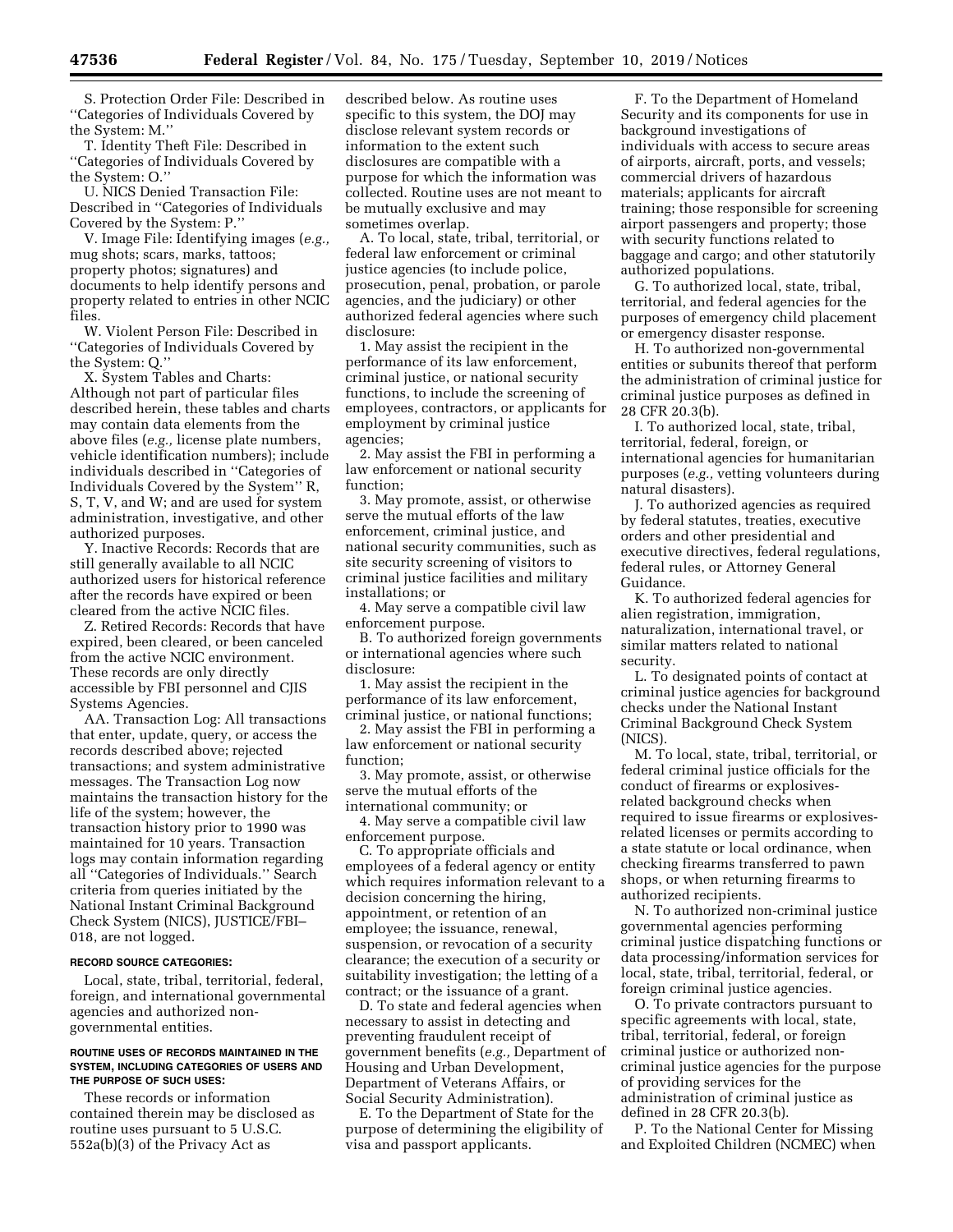acting within its statutory duty to support law enforcement agencies.

Q. To local, state, tribal, territorial, and federal government social service agencies with child protection responsibilities for purposes of investigating or responding to reports of child abuse, neglect, or exploitation.

R. To railroad or private college/ university police departments or subunits thereof which perform, and allocate a substantial portion of their annual budget to, the administration of criminal justice and whose appropriately trained employees hold police powers under state law for the administration of criminal justice as defined in 28 CFR 20.3(b).

S. To civil or criminal courts for use in domestic violence or stalking cases.

T. To social networking websites to prevent sex offenders from using these websites to entice children. This routine use applies only to disclosing records in the National Sex Offender Registry.

U. To governmental and authorized non-governmental recipients of fingerprint-based background check results from the Next Generation Identification (NGI) System, when information in NCIC records may be relevant to authorized checks of the NGI System (*e.g.* criminal and non-criminal justice background checks).

V. To the National Insurance Crime Bureau (NICB), a nongovernmental nonprofit agency, for use toward its mission of acting as a national clearinghouse for information on stolen vehicles and offering free assistance to law enforcement agencies concerning automobile thefts, identification, and recovery of stolen vehicles.

W. To authorized private organizations determined to be involved in the administration of criminal justice where the records are necessary and relevant to carry out the administration of a criminal justice function. This routine use is limited to disclosure of the NCIC property files.

X. To local, state, tribal, territorial, and federal criminal justice agency officials for the purpose of screening visitors to critical infrastructure facilities.

Y. To local, state, tribal, territorial, federal, foreign, or international licensing agencies or associations which require information concerning the suitability or eligibility of an individual for a license or permit.

Z. To such agencies, entities, and persons as the FBI deems appropriate and relevant to ensure the continuity of government functions in the event of any actual or potential disruption of normal government operations. This use encompasses all situations in which

government operations may be disrupted, including: Military, terrorist, cyber, or other attacks, natural or manmade disasters, and other national or local emergencies; inclement weather and other acts of nature; infrastructure/ utility outages; failures, renovations, or maintenance of buildings or building systems; problems arising from planning, testing or other development efforts; and other operational interruptions. This also includes all related prevention activities, pre-event planning, preparation, backup/ redundancy, training and exercises, and post-event operations, mitigation, and recovery.

AA. To such agencies, entities, and persons as the DOJ or FBI may consider necessary or appropriate incident to development and testing of FBI information systems and system functionality and integrity, including prototype testing, operational testing, interoperability testing, and vulnerability testing.

BB. To such agencies, entities, and persons as the FBI may consider necessary or appropriate for research or statistical purposes.

CC. To any agency, entity, or person in either the public or private sector, domestic, foreign, or multinational, if deemed by the FBI to be reasonable and helpful to elicit information or cooperation from the recipient for use by the FBI in the performance of an authorized function.

DD. If any system record, on its face or in conjunction with other information, indicates a violation or potential violation of law (whether civil or criminal), regulation, rule, order, or contract, the pertinent record may be disclosed to the appropriate entity (whether local, state, tribal, territorial, federal, foreign, or international), that is charged with the responsibility of investigating, prosecuting, and/or enforcing such law, regulation, rule, order, or contract.

EE. To contractors, grantees, experts, consultants, students, or others performing or working on a contract, service, grant, cooperative agreement, or other assignment for the Federal Government, when necessary to accomplish an agency function.

FF. To the news media or members of the general public in furtherance of a legitimate law enforcement or public safety function as determined by the FBI, *e.g.,* to assist in locating fugitives; to provide notifications of arrests; to provide alerts, assessments, or similar information on potential threats to life, health, or property; or to keep the public appropriately informed of other law enforcement or FBI matters or other

matters of legitimate public interest where disclosure could not reasonably be expected to constitute an unwarranted invasion of personal privacy. (The availability of information in pending criminal or civil cases will be governed by the provisions of 28 CFR 50.2.)

GG. To a court or adjudicative body, in matters in which any of the following entities is or could be a party to the litigation, is likely to be affected by the litigation, or has an official interest in the litigation, and disclosure of system records has been determined by the FBI to be arguably relevant to the litigation: (a) The FBI or any FBI employee in his or her official capacity, (b) any FBI employee in his or her individual capacity where the Department of Justice has agreed to represent the employee, or (c) the United States. Similar disclosures may be made in analogous situations related to assistance provided to the Federal Government by non-FBI employees.

HH. To an actual or potential party or his or her attorney for the purpose of negotiating or discussing such matters as settlement of the case or matter, and for formal or informal discovery proceedings, in matters in which the FBI has an official interest and in which the FBI determines records in the system to be arguably relevant.

II. To such recipients and under such circumstances and procedures as are mandated by Federal statute, Executive Order, or treaty.

JJ. To a requesting Member of Congress or a person on his or her staff acting on the Member's behalf when the request is made on behalf of and at the request of the individual who is the subject of the record.

KK. To the National Archives and Records Administration (NARA) for records management inspections and such other purposes conducted under the authority of 44 U.S.C. 2904 and 2906.

LL. To any agency, organization, or individual for the purposes of performing authorized audit or oversight operations of the FBI and meeting related reporting requirements.

MM. The DOJ may disclose relevant and necessary information to a former employee of the Department for purposes of: Responding to an official inquiry by a local, state, or federal government entity or professional licensing authority, in accordance with applicable Department regulations; or facilitating communications with a former employee that may be necessary for personnel-related or other official purposes where the Department requires information and/or consultation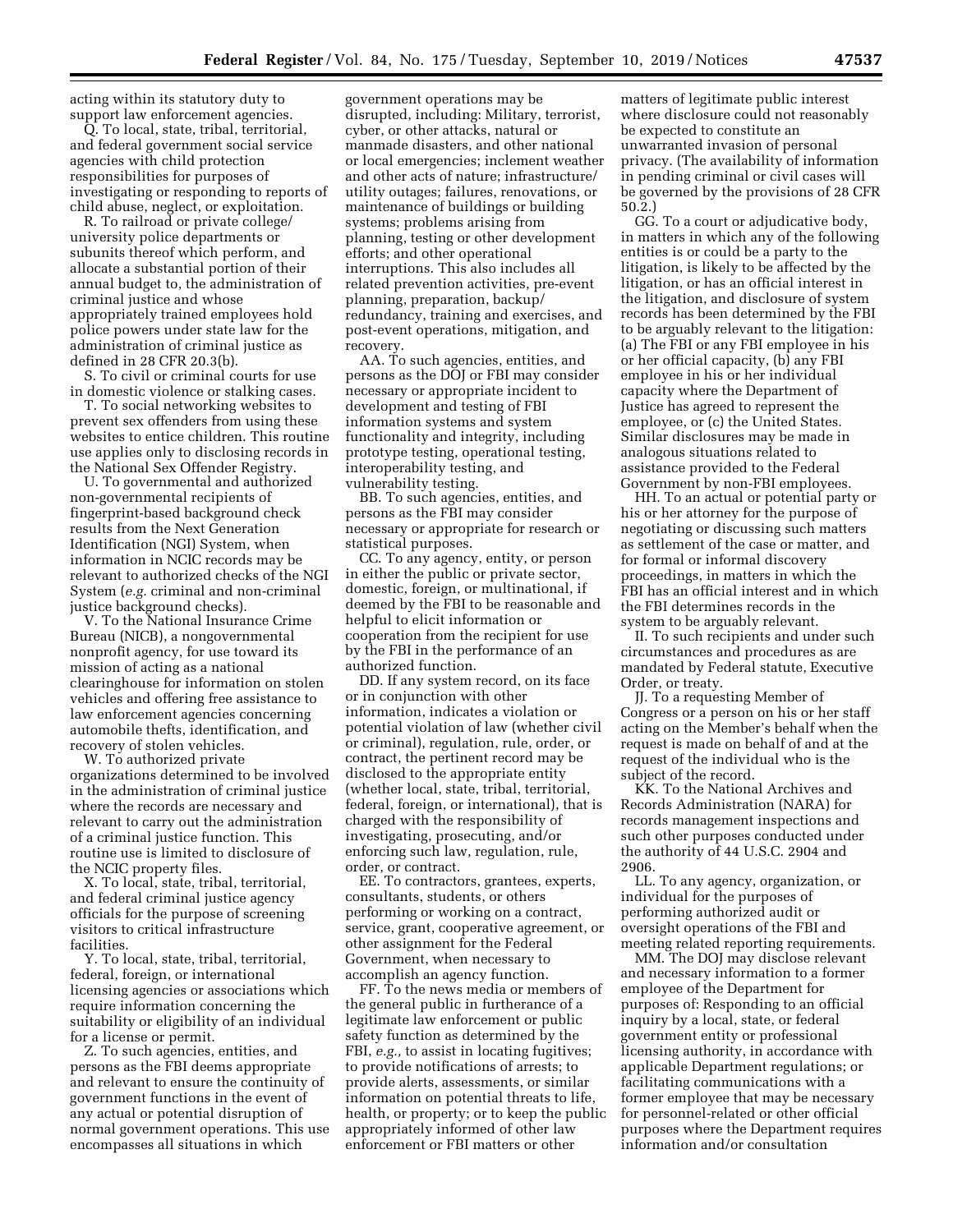assistance from the former employee regarding a matter within that person's former area of responsibility. (Such disclosures will be effected under procedures established in title 28, Code of Federal Regulations, sections 16.300– 301 and DOJ Order 2710.8C, including any future revisions.)

NN. To the White House (the President, Vice President, their staffs, and other entities of the Executive Office of the President (EOP)), and, during Presidential transitions, the President-Elect and Vice-President Elect and their designees for appointment, employment, security, and access purposes compatible with the purposes for which the records were collected by the FBI, *e.g.,* disclosure of information to assist the White House in making a determination whether an individual should be: (1) Granted, denied, or permitted to continue in employment on the White House Staff; (2) given a Presidential appointment or Presidential recognition; (3) provided access, or continued access, to classified or sensitive information; or (4) permitted access, or continued access, to personnel or facilities of the White House/EOP complex. System records may be disclosed also to the White House and, during Presidential transitions, to the President Elect and Vice-President Elect and their designees, for Executive Branch coordination of activities which relate to or have an effect upon the carrying out of the constitutional, statutory, or other official or ceremonial duties of the President, President Elect, Vice-President or Vice-President Elect.

OO. To complainants and/or victims to the extent deemed appropriate by the FBI to provide such persons with information and explanations concerning the progress and/or results of the investigations or cases arising from the matters of which they complained and/or of which they were victims.

PP. To designated officers and employees of state, local (including the District of Columbia), or tribal law enforcement or detention agencies in connection with the hiring or continued employment of an employee or contractor, where the employee or contractor would occupy or occupies a position of public trust as a law enforcement officer or detention officer having direct contact with the public or with prisoners or detainees, to the extent that the information is relevant and necessary to the recipient agency's decision.

QQ. To appropriate agencies, entities, and persons when (1) the Department suspects or has confirmed that there has

been a breach of the system of records; (2) the Department has determined that as a result of the suspected or confirmed breach there is a risk of harm to individuals, DOJ (including its information systems, programs, and operations), the Federal Government, or national security; and (3) the disclosure made to such agencies, entities, and persons is reasonably necessary to assist in connection with the Department's efforts to respond to the suspected or confirmed breach or to prevent, minimize, or remedy such harm.

RR. To another Federal agency or Federal entity, when the Department determines that information from this system of records is reasonably necessary to assist the recipient agency or entity in (1) responding to a suspected or confirmed breach or (2) preventing, minimizing, or remedying the risk of harm to individuals, the recipient agency or entity (including its information systems, programs, and operations), the Federal Government, or national security, resulting from a suspected or confirmed breach.

## **POLICIES AND PRACTICES FOR STORAGE OF RECORDS:**

Computerized records are stored electronically on hard disk, removable storage devices or other digital media. Some information may be retained in hard copy format and stored in individual file folders and file cabinets with controlled access, and/or other appropriate GSA-approved security containers.

### **POLICIES AND PRACTICES FOR RETRIEVAL OF RECORDS:**

Information is retrieved by name or other identifying information. NCIC data may be directly accessed and retrieved by authorized NCIC users by means of remote on-line electronic queries submitted to the NCIC via authorized telecommunications channels. NCIC users are primarily located within the United States, but they also include United States users overseas, as well as foreign users in authorized foreign/ international entities. NCIC data may also be retrieved by automated referral of queries made to other authorized interoperable systems, when the users of the other systems would also be authorized access to the NCIC. NCIC data may also be accessed and retrieved locally by authorized DOJ personnel. Information accessed locally may be used for authorized DOJ purposes, and/ or may be forwarded to other authorized NCIC users for whom direct access is not available. Authorized FBI personnel and CJIS Systems Agencies (agencies which assume responsibility for and

enforce system security with regard to all other agencies in a specific state or territory) have enhanced search capabilities and can retrieve all records within the NCIC.

## **POLICIES AND PROCEDURES FOR RETENTION AND DISPOSAL OF RECORDS:**

Records in this system are maintained and disposed of in accordance with appropriate authority of the National Archives and Records Administration. Generally, records are kept for 110 years or until no longer needed for reference purposes. The NCIC transaction log will be maintained until the system is discontinued.

#### **ADMINISTRATIVE, TECHNICAL, AND PHYSICAL SAFEGUARDS:**

A. NCIC records are controlled in accordance with OMB Circular A–130 and National Institute of Standards and Technology 800–37 and 800–53 requirements. Associated FBI information technology (IT) systems are certified and accredited pursuant to the Federal Information Security Modernization Act. The system's technical security design supports and secures IT functionality in accordance with federal guidelines and commercial best practices.

B. The FBI is responsible for managing the communications between the NCIC and constituent user systems. Encryption is used to secure all communications between the NCIC and other FBI systems that are not co-located with the system. Network boundary protections including firewalls, intrusion detection systems, and proxy devices are also deployed between FBI systems and the constituent systems. Any constituent system that is accessing the NCIC via a ''public network'' segment must meet the approved form of data encryption and authentication. All constituent IT systems with connectivity to the system must employ virus protection software.

C. All FBI employees and contractors who will develop, manage, use, or operate an FBI system receive a computer security awareness briefing prior to being granted any type of FBI system access and are provided with security awareness and privacy training at least annually. All FBI employees receive a complete background investigation prior to being hired and other authorized system support personnel, such as contractors, receive comparable vetting. All FBI employees and system support personnel are cautioned not to divulge confidential information or any information contained in FBI files. Failure to abide by these provisions violates FBI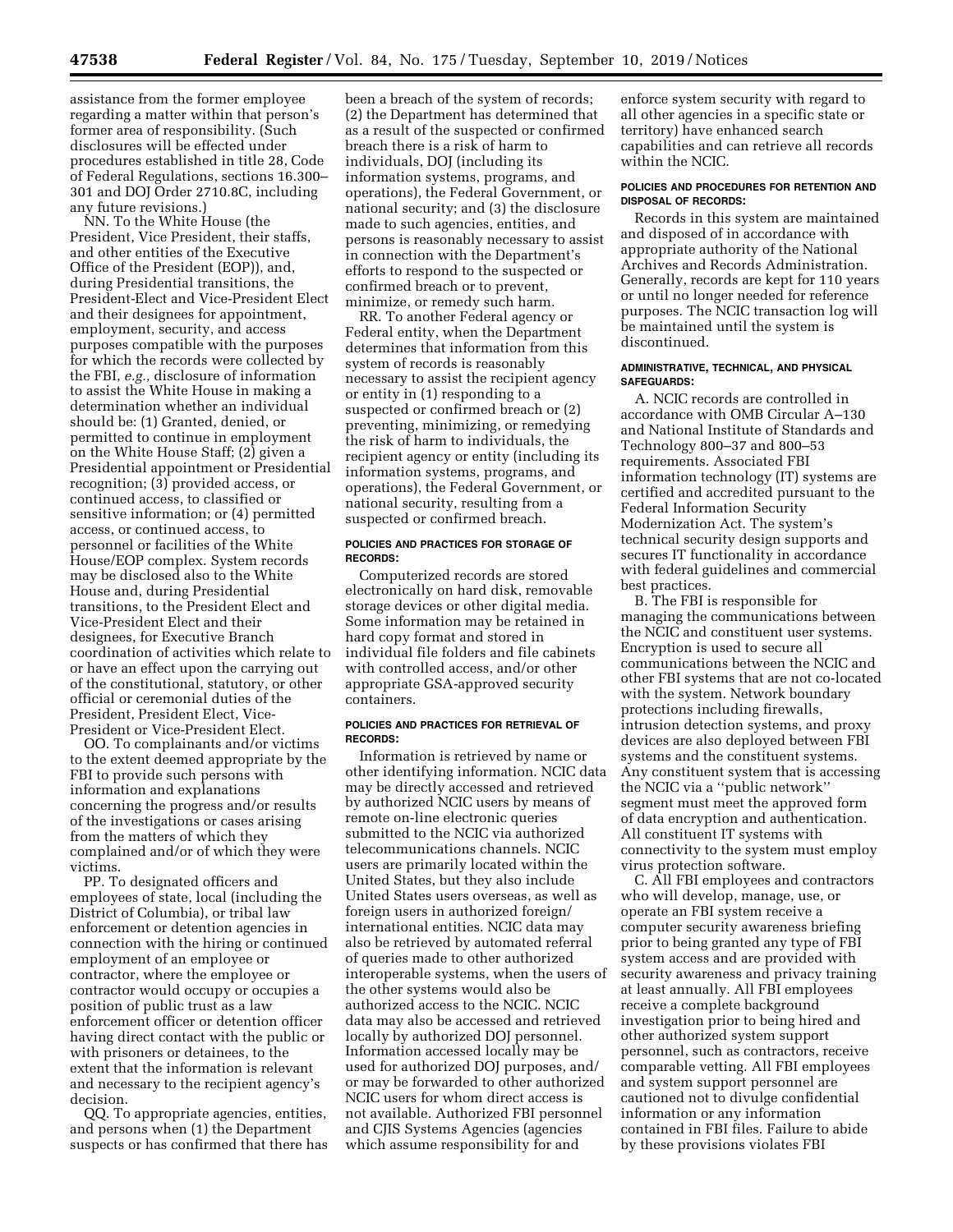directives and DOJ regulations and may violate certain civil and criminal statutes.

D. NCIC users are required to comply with the CJIS Security Policy, which establishes standards to ensure the confidentiality, integrity, and availability of system data throughout the user community. The CJIS Security Policy requires state and national fingerprint-based record checks upon initial employment or assignment for all personnel who have authorized access to the system and those who have direct responsibility to configure and maintain computer systems and networks with direct access to the system. User computer sites and related infrastructures must have adequate physical security at all times to protect against any unauthorized access to or routine viewing of computer devices, access devices, and printed and stored data. Automated logs must be maintained on all systems transactions and security audits for operational systems must be conducted at least once every three years.

E. A CJIS Systems Agency (CSA) is a duly authorized local, state, tribal, territorial, federal, or foreign criminal justice agency on the CJIS network infrastructure providing state-wide (or equivalent) service to its users. The CSA is responsible for establishing and administering an IT security program throughout the CSA's user community. The CSA is responsible to set, maintain, and enforce the following: Standards for the selection, supervision, and separation of personnel who have CJIS systems access; policy governing the operation of hardware, software, and other components used to process, store, or transmit NCIC information to ensure the priority, integrity, and availability of service; security controls governing the operation of computers, circuits, and telecommunications terminals used to process, store, or transmit FBI data; and standards that provide for audits, the discipline of CJIS Security Policy violators, and the monitoring of networks accessing CJIS systems to detect security incidents. Each CSA must provide a signed written agreement to the FBI CJIS Division before participating in CJIS records information programs. This agreement includes the standards and sanctions governing utilization of CJIS systems.

F. Each agency is assigned an originating agency identifier (ORI) to access the NCIC. The system creates and maintains transaction logs, which are monitored and reviewed to detect any possible misuse of system data. The FBI CJIS Audit Unit conducts a triennial compliance audit of each CSA and a

sample of agencies served by the CSA to ensure compliance with the FBI CJIS Security Policy and other CJIS policies. The FBI CJIS Audit Unit may also conduct ad hoc audits based on reports of violations. In addition, each CSA is responsible for conducting its own compliance audits of the criminal and non-criminal justice agencies within the CSA's user community.

## **RECORD ACCESS PROCEDURES:**

The Attorney General has exempted this system of records from the notification, access, amendment, and contest procedures of the Privacy Act. These exemptions apply only to the extent that the information in this system is subject to exemption pursuant to 5 U.S.C. 552a (j) or (k). Where compliance would not appear to interfere with or adversely affect the purposes of the system, or the overall law enforcement/intelligence process, the applicable exemption (in whole or in part) may be waived by the FBI in its sole discretion.

All requests for access should follow the guidance provided on the FBI's website at *[https://www.fbi.gov/services/](https://www.fbi.gov/services/records-management/foipa) [records-management/foipa.](https://www.fbi.gov/services/records-management/foipa)* A request for access to a record from this system of records must be submitted in writing and comply with 28 CFR part 16. Individuals may mail, fax, or electronically submit a request, clearly marked ''Privacy Act Access Request,'' to the FBI, ATTN: FOI/PA Request, Record/Information Dissemination Section, 170 Marcel Drive, Winchester, VA 22602–4843; facsimile: 540–868– 4995/6/7; electronically: *[https://](https://www.fbi.gov/services/records-management/foipa/requesting-fbi-records) [www.fbi.gov/services/records](https://www.fbi.gov/services/records-management/foipa/requesting-fbi-records)[management/foipa/requesting-fbi](https://www.fbi.gov/services/records-management/foipa/requesting-fbi-records)[records.](https://www.fbi.gov/services/records-management/foipa/requesting-fbi-records)* The request should include a general description of the records sought, and must include the requester's full name, current address, and date and place of birth. The request must be signed and dated and either notarized or submitted under penalty of perjury. While no specific form is required, requesters may obtain a form (Form DOJ–361) for use in certification of identity, which can be located at the above link. In the initial request, the requester may also include any other identifying data that the requester may wish to furnish to assist the FBI in making a reasonable search. The request should include a return address for use by the FBI in responding; requesters are also encouraged to include a telephone number to facilitate FBI contacts related to processing the request. A determination of whether a record may be accessed will be made after a request is received.

#### **CONTESTING RECORD PROCEDURES:**

The Attorney General has exempted this system of records from the notification, access, amendment, and contest procedures of the Privacy Act. These exemptions apply only to the extent that the information in this system is subject to exemption pursuant to 5 U.S.C. 552a(j) or (k). Where compliance would not appear to interfere with or adversely affect the purposes of the system, or the overall law enforcement/intelligence process, the applicable exemption (in whole or in part) may be waived by the DOJ in its sole discretion.

Individuals desiring to contest or amend information maintained in the system should direct their requests according to the RECORD ACCESS PROCEDURES paragraph above, stating clearly and concisely what information is being contested, the reasons for contesting it, and the proposed amendment to the information sought. The envelope and letter should be clearly marked ''Privacy Act Amendment Request'' and comply with 28 CFR 16.46 (Request for Amendment or Correction of Records). Some information may be exempt from contesting record procedures as described in the EXEMPTIONS PROMULGATED FOR THE SYSTEM paragraph, below. An individual who is the subject of a record in this system may amend those records that are not exempt. A determination whether a record may be amended will be made at the time a request is received.

#### **NOTIFICATION PROCEDURES:**

Same as RECORD ACCESS PROCEDURES paragraph, above.

#### **EXEMPTIONS PROMULGATED FOR THE SYSTEM:**

The Attorney General has exempted this system from subsections (c)(3) and  $(4)$ ; (d); (e)(1), (2), (3), (4)(G), (H), and (I), (5), and (8); (f), and (g) of the Privacy Act, 5 U.S.C. 552a. These exemptions apply only to the extent that information in a record is subject to exemption pursuant to 5 U.S.C. 552a(j) and/or (k). Revisions to the previously enacted rules in 28 CFR 16.96 (g–i) are being proposed in accordance with the requirements listed in 5 U.S.C. 553(b), (c), and (e) and published in the **Federal Register**. In addition, the DOJ will continue to assert all exemptions claimed under 5 U.S.C. 552a(j) and/or (k), or other applicable lawful authority, by an originating agency from which the DOJ obtains records, where one or more reasons underlying an original exemption remain valid. A determination of whether a record will be exempted will be made at the time